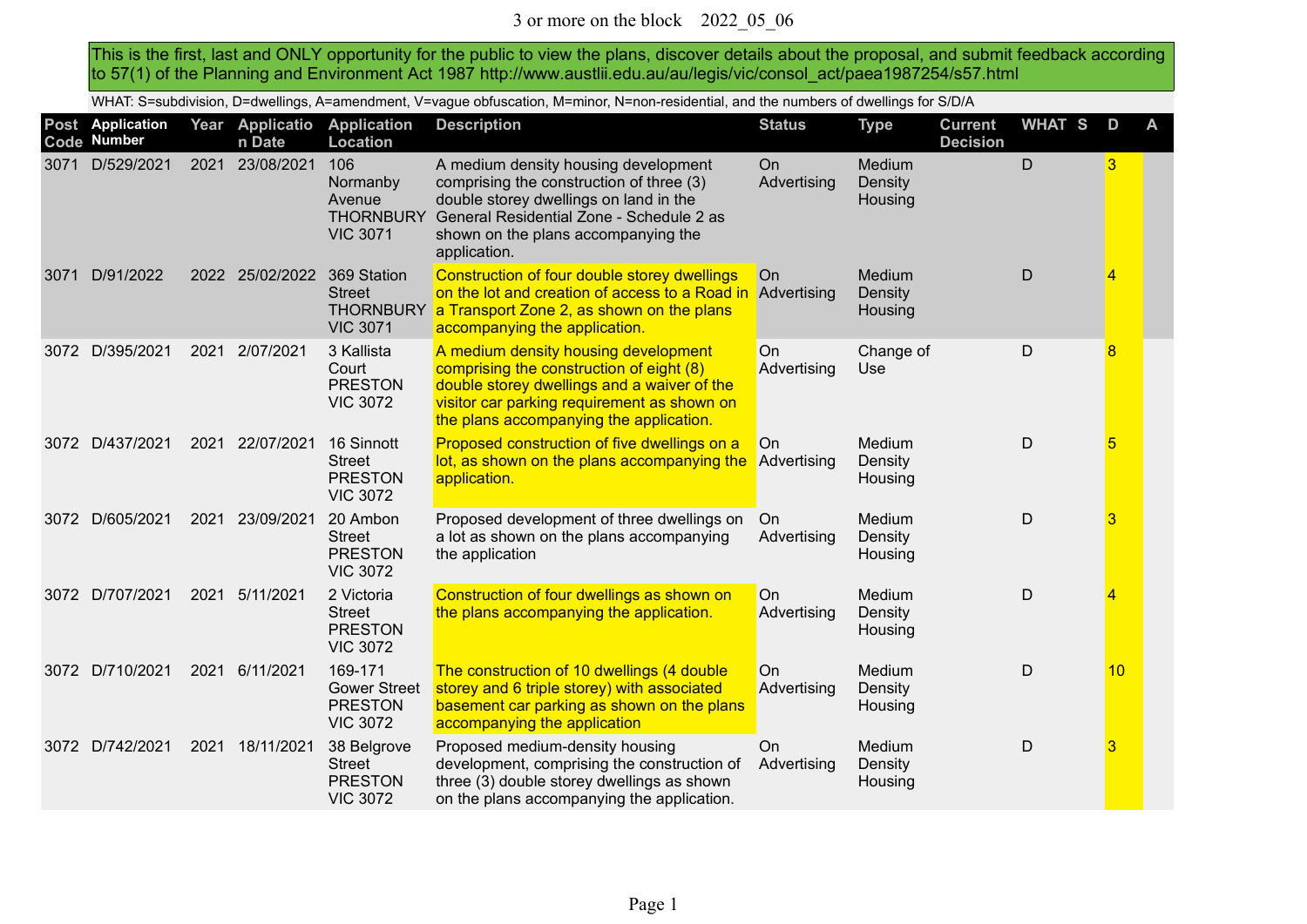3 or more on the block 2022\_05\_06

| 3072 | D/840/2021                       | 2021 | 22/12/2021      | 183 Murray<br>Road<br><b>PRESTON</b><br><b>VIC 3072</b>             | Construction of four double storey dwellings<br>on the lot (on land adjacent to a Transport<br>Zone 2), as shown on the plans<br>accompanying the application.                                                                                                                                                                                                  | On<br>Advertising | Medium<br>Density<br>Housing | D      |   |
|------|----------------------------------|------|-----------------|---------------------------------------------------------------------|-----------------------------------------------------------------------------------------------------------------------------------------------------------------------------------------------------------------------------------------------------------------------------------------------------------------------------------------------------------------|-------------------|------------------------------|--------|---|
| 3073 | D/612/2014/ 2014 16/10/2021<br>A |      |                 | 64 Locher<br>Avenue<br><b>RESERVOIR</b><br><b>VIC 3073</b>          | Construction of three (3) double storey<br>dwellings as shown on the plans<br>accompanying the application.                                                                                                                                                                                                                                                     | On<br>Advertising | Amended<br>Plans/Per<br>mit  | D      | 3 |
| 3073 | D/480/2020                       |      | 2020 13/08/2020 | 11 Nisbett<br><b>Street</b><br><b>RESERVOIR</b><br><b>VIC 3073</b>  | Proposed construction of five (5) three-storey On<br>dwellings and waiver of the visitor car parking Advertising<br>requirements of Clause 52.06 as shown on<br>the plans accompanying the application                                                                                                                                                          |                   | Medium<br>Density<br>Housing | D      | 5 |
| 3073 | D/681/2020                       |      | 2020 16/11/2020 | 8 Balfour<br><b>Street</b><br><b>RESERVOIR</b><br><b>VIC 3073</b>   | A variation to the registered restrictive<br>covenant (created by Instrument<br>No.1552779) on the Certificate of Title for Lot<br>1019 on Plan of Subdivision 008481 to allow<br>the construction of more than one (1) dwelling<br>on the site, as detailed on the application<br>documents proposing the construction of<br>three (3) double-storey dwellings | On<br>Advertising | Medium<br>Density<br>Housing | S<br>D | 3 |
|      | 3073 D/277/2021                  | 2021 | 27/05/2021      | 7 Dumbarton<br><b>Street</b><br><b>RESERVOIR</b><br><b>VIC 3073</b> | Proposed construction of four dwellings, as<br>shown on the plans accompanying the<br>application.                                                                                                                                                                                                                                                              | On<br>Advertising | Medium<br>Density<br>Housing | D      |   |
|      | 3073 D/31/2021                   | 2021 | 1/02/2021       | 11 Dorrington<br>Avenue<br><b>RESERVOIR</b><br><b>VIC 3073</b>      | Proposed construction of three dwellings, as<br>shown on the plans accompanying the<br>application.                                                                                                                                                                                                                                                             | On<br>Advertising | Medium<br>Density<br>Housing | D      | 3 |
| 3073 | D/334/2021                       | 2021 | 15/06/2021      | 90 Edwardes<br><b>Street</b><br><b>RESERVOIR</b><br><b>VIC 3073</b> | Proposed construction of 8 new dwellings (4<br>double storey; 4 triple storey) on land affected Advertising<br>by the Design and Development Overlay<br>(DDO18) as shown on the plans<br>accompanying the application                                                                                                                                           | <b>On</b>         | Medium<br>Density<br>Housing | D      | 8 |
| 3073 | D/370/2021                       | 2021 | 29/06/2021      | Road<br><b>RESERVOIR</b><br><b>VIC 3073</b>                         | 54 Summerhill A medium density housing development<br>comprised of the construction of five (5)<br>double storey dwellings and basement car<br>parking, as shown on the plans<br>accompanying the application.                                                                                                                                                  | On<br>Advertising | Medium<br>Density<br>Housing | D      | 5 |
|      | 3073 D/439/2021                  |      | 2021 23/07/2021 | 13 Dundee<br><b>Street</b><br><b>RESERVOIR</b><br><b>VIC 3073</b>   | A medium density housing development<br>comprising the construction of (5) double<br>storey dwellings on land in the General<br>Residential Zone - Schedule 1 as shown on<br>the submitted plans                                                                                                                                                                | On<br>Advertising | Medium<br>Density<br>Housing | D      | 5 |